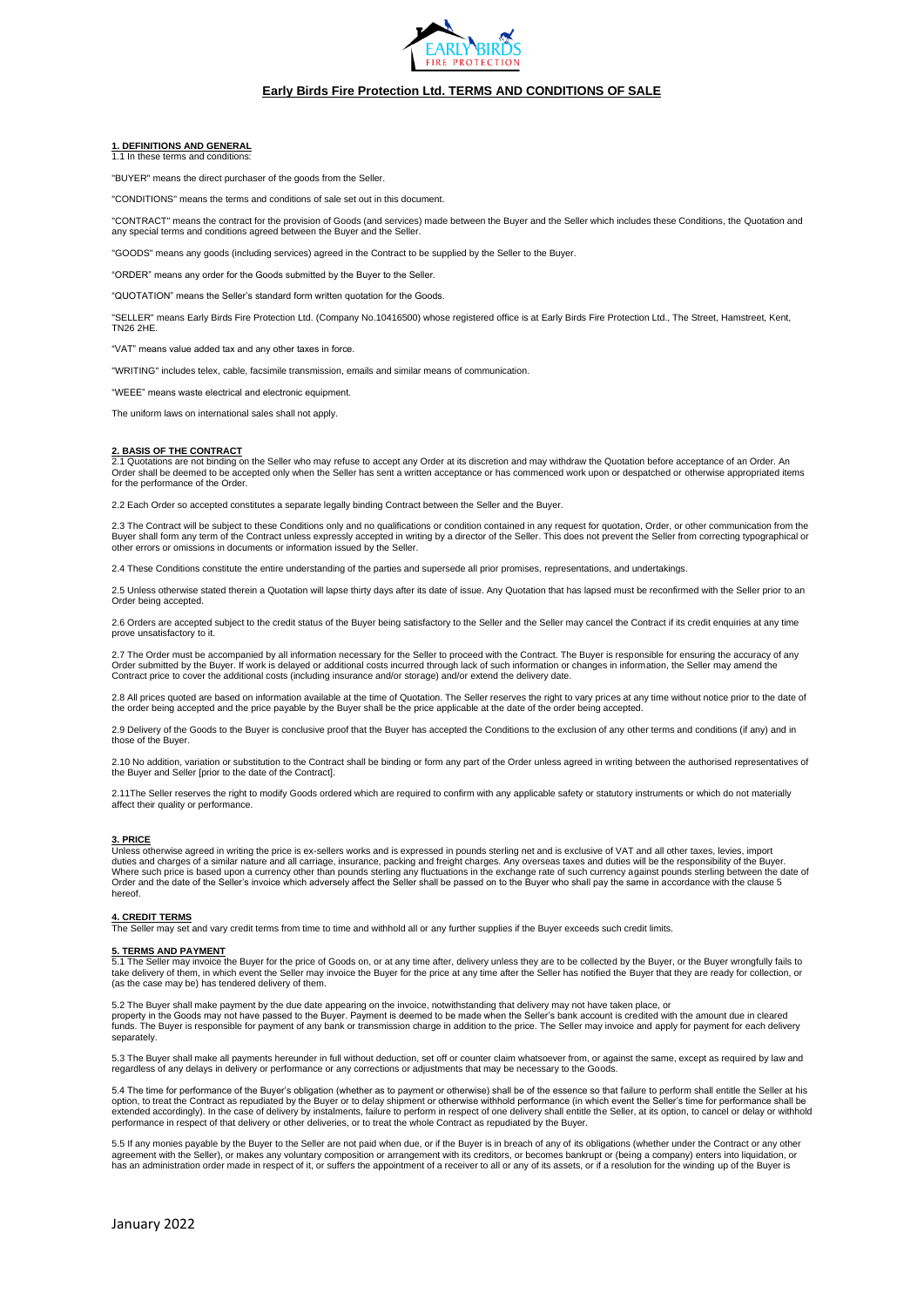

passed or a court makes an order to that effect, the Buver shall immediately pay to the Seller all monies payable by the Buyer under the Contract or any other agreement

with the Seller (whether or not then otherwise due for payment) and without prejudice to any other rights or remedies and at its option:<br>(a) the Seller shall have the following rights in respect of the Contract and every o accordingly).

(ii) to terminate all or any part of the Contract with the Buyer.<br>(b) the Buyer shall pay to the Seller by way of full indemnity all costs of any nature incurred by the Seller arising from the breach by the Buyer (includin

5.6 The Buyer shall pay interest (after as well as before judgment) on any monies payable by the Buyer to the Seller which are not paid when due on a daily basis at an<br>annual rate of 4 percentage points above the base rate the date of actual payment.

5.7 The Seller shall be entitled to make a claim against the Buyer for the unpaid amount.

5.8 The Buyer shall indemnify the Seller (after as well as before judgment and on as many occasions as necessary to indemnify fully the Seller) against any loss or expense which the Seller may suffer in the event of any delay in payment or other breach of Contract by reason of any change in currency exchange rates between the date payment fell due and the date payment is actually received by the Seller and no proof or evidence of any actual loss shall be required by the Buyer.

5.9 The Seller will make an administration charge of £25 for each and every cheque not honoured by the Sellers bank in addition to any other remedy the Seller may choose to take.

5.10 The Seller will not accept any retentions, financial or liquidated and/or ascertained damages by the Buyer and/or your business/organization agreeing to any<br>quotations you are agreeing to the agreed costs and our term

**6. DELIVERY** 6.1 Delivery of the Goods shall be made by the Buyer collecting the Goods at the Seller's premises at any time after the Seller has notified the Buyer that they are ready for collection or, if some other place for delivery is agreed by the Seller, by the Seller delivering them to that place.

6.2 Whilst every effort will be made by the Seller to adhere to any agreed delivery dates, such dates are not guaranteed and the Seller shall not be liable for any expense, loss or damage whatsoever (including but not limited to any indirect or consequential loss to the Buyer arising from third party claims or otherwise) due to delay to deliver<br>the Goods (or any of them) promptly or at all ho rejecting Goods or terminating the Contract. The Goods may be delivered by the Seller in advance of the agreed delivery date upon giving reasonable notice to the Buyer.

6.3 The Seller reserves the right to make deliveries by instalments. The Buyer shall accept delivery of the Goods by instalments if the Seller so requests.

6.4 If the Buyer, having been notified the Goods are ready for delivery or (as the case may be) collection, fails to accept delivery or make collection, or if the delivery date is varied at the Buyer's request or if no adequate delivery instructions are provided by the Buyer, then without prejudice to any other right or remedy available to it, the Seller may invoice the Buyer for the price of the Goods (which the Buyer shall pay as though the Goods had been delivered) and may:<br>(a) store the Goods until actual delivery and charge the Buyer for the reasonable costs of Goods; or

(b) sell the Goods at the best price readily obtainable and (after deducting all reasonable storage and selling costs) account to the Buyer for the excess over the price<br>under the Contract or charge the Buyer for any short

6.5 If the Buyer fails to accept delivery fourteen days after being notified that the Goods are ready for despatch, the Seller may, at its option and in addition to the rights. treat this as a cancellation of the order with effect from the date the Seller notified the Buyer that the Goods were ready for dispatch. In these circumstances clause 5.4 shall apply.

6.6 Where the Goods are delivered by instalments, each delivery shall be deemed to be a separate Contract and failure by the Seller to deliver any one or more instalments shall not entitle the Buyer to treat the Contract as a whole as repudiated or reject any other instalments.

6.7 The Buyer shall in good time for delivery obtain any necessary import or export licences in respect of the Goods.

**7. DAMAGE OR LOSS IN TRANSIT** 7.1 Delivery is the responsibility of the Buyer and the Seller arranges delivery solely as the Buyer's agent. The Seller accepts no responsibility for any loss or damage in transit.

7.2 The Goods must be examined upon receipt and any damage or discrepancy noted on the carrier's sheet. Notification of damage or incomplete delivery must be<br>confirmed in writing to the carrier within 3 days of the deliver Contract and the Buyer shall accept them.

7.3 The Seller will not be liable for any claim unless these procedures are followed.

### **8. FORCE MAJEURE**

8.1 If the Seller's ability hereunder is limited, delayed or prevented in whole or in part to perform its obligations by any course not reasonably within its control, including without limitation, pandemic, theft, fire, fl appropriate to the Goods. If no Goods have been delivered and the Contract becomes impossible to perform for reasons not reasonably within the Seller's control, the<br>Seller's liability shall be limited to repayment to the B

### **9. RISK**

9.1 Risk of damage to or loss of Goods shall pass to the Buyer:<br>(a) in the case of Goods to be delivered to the Buyer at the time of delivery; or if the Buyer wrongly fails to take delivery of Goods then at the time the Se delivery of Goods; or

(b) in the case of Goods to be collected at the time the Goods are collected or at the time when the Seller notifies the Buyer that the Goods are available for collection.

**10. TITLE TO THE GOODS** 10.1 Notwithstanding that the Buyer obtains possession of the Goods both the legal and equitable title therein will remain in the Seller until the Seller has received from the Buyer in full the price for the Goods with all VAT and all other monies that may be or become payable from the Buyer to the Seller in relation thereto and of the price of<br>any other goods or services previously or subse for the Seller and shall store the Goods in such a way as to show clearly that they are the property of the Seller and shall protect and adequately store the Goods and the<br>Seller shall be entitled to require the Buyer to d premises or its agents where the Goods are stored as licensee and repossess the Goods. In exercising the right to recover Goods, where Goods are attached or connected to any other Goods, product, plant or machinery then the Seller may remove the same and the Buyer shall be responsible for all the Seller's costs and expenses in connection with so doing, or in relation to any other Goods, whether the subject of this Contract or any other Contract for which payment has not been made.

10.2 The Buyer shall not be entitled to pledge or in any way charge by way of security for any indebtedness any of the Goods which remain the property of the Seller, but<br>if the Buyer does so all monies owing by the Buyer t

10.3 The Buyer may however, subject to sub-clause 11.4 below, use or sell such Goods by way of bona fide sale in the ordinary course of its business on its standard<br>terms and conditions by way of sale as principal (not as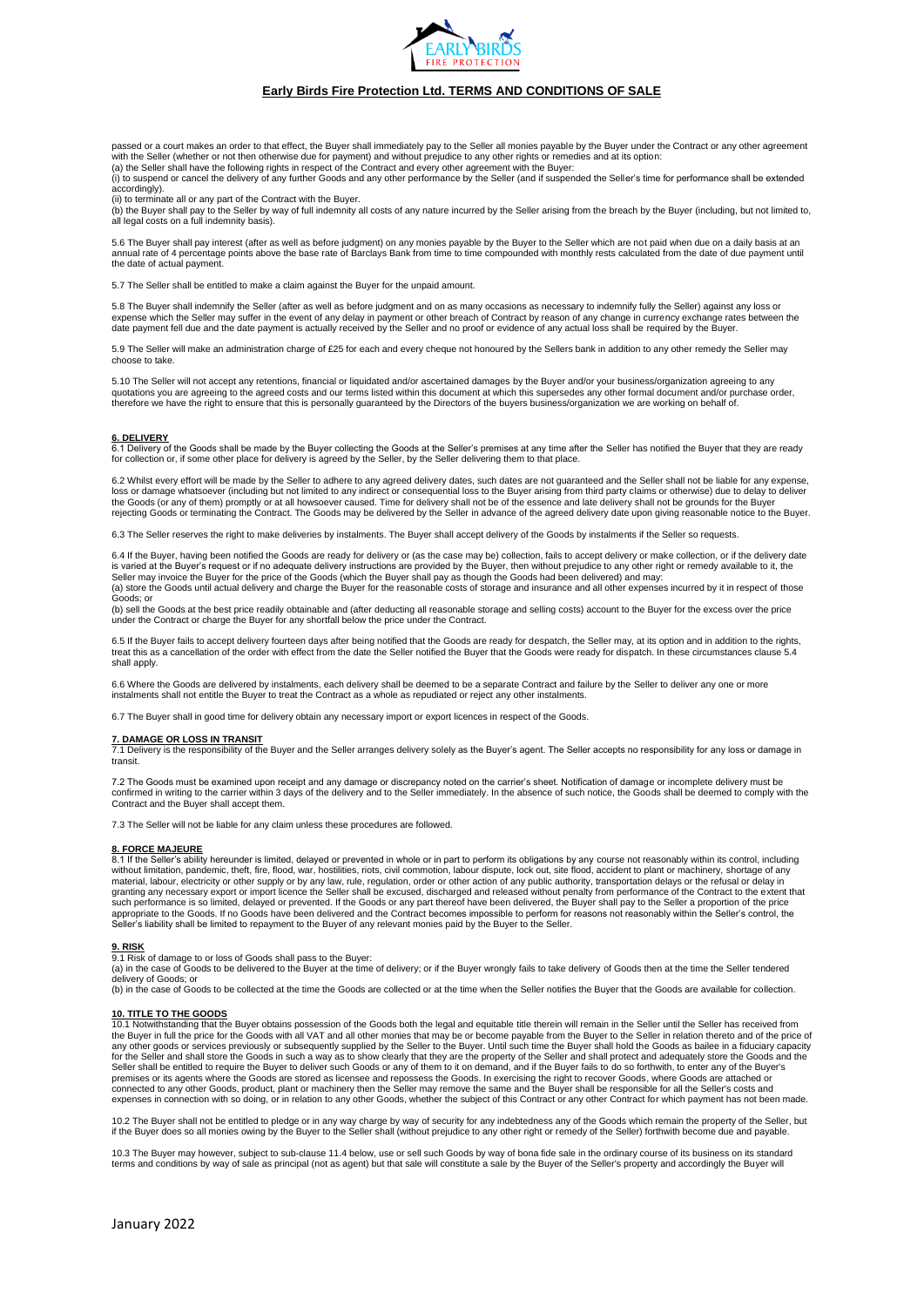

account to the Seller for the proceeds of sale or otherwise of the Goods, whether tangible or intangible, including insurance proceeds, up to the total amount outstanding in respect of such Goods and pending such accounting will keep all such proceeds separate from any monies or property of the Buyer and third parties, and in the case of tangible proceeds, properly stored, protected and insured, and hold the same on trust for the Seller.

10.4 In any event the Seller (without prejudice to any other rights or remedies available to it) may without notice terminate all or any part of the Contract or suspend or<br>cancel deliveries there under and shall have a gen of the same and apply the proceeds towards satisfaction of such sums.

10.5 The Seller shall be entitled to apply payments received from the Buyer in satisfaction of whichever invoice or part thereof as the Seller shall in its absolute discretion<br>decide and shall be entitled to vary such appl

### **11. GUARANTEE**

11.1 Subject to the conditions set out below the Seller warrants that the Goods will be reasonably compliant with their specification at the time of delivery and will be free<br>from defects in material or workmanship, for a replacing or repairing without charge, the defective Goods or part thereof.

11.2 The above warranty is given by the Seller subject to the following conditions:<br>(a) the Buyer shall have notified the Seller of the defect(s) in writing within seven days of the relevant defect becoming apparent where reasonable inspection;

(b) if requested by the Seller, the Buyer shall have returned such defective Goods or part thereof suitably packaged and at the Buyer's expense and risk describing the (b) if requested by the Seller, the Buyer shall have r circumstances in which such Goods or part thereof became defective;

(c) such defect shall have been proved by the Buyer to be attributable to the Seller and to have arisen solely from faulty design of materials or workmanship;

(d) the Seller reserves the right, at its sole discretion (acting reasonably), to determine whether any of the Goods are defective;<br>(e) the Seller shall be under no liability in respect of any defect in the Goods arising f

Seller's (or manufacturer's) instructions (whether oral or in writing), misuse or alteration or repair of the Goods without the Seller's approval;<br>(g) the above warranty does not extend to parts, materials or equipment not such warranty or guarantee as is given by the manufacturer to the Seller; (h) the Buyer has performed its obligations hereunder;

(i) before returning the alleged faulty Goods to the Seller the Buyer shall obtain from the Seller a Return Material Authorisation ("RMA") number, which shall be displayed<br>on the outside of any packaging when the Goods are that payment for the Goods is due in full;

(j) when replacement Goods are sent, at the Seller's discretion, as advance warranty replacements, these Goods will be invoiced in full and become payable under the<br>conditions contained herein. On receiving the alleged fau the box that the replacement Goods were sent in and are complete with all leads, instructions, protection, packing materials, etc. as new and the returned Goods are<br>shown to be covered by the above guarantee then a credit covered by the above guarantee then the Goods will be made available for collection or delivery, at the Buyers expense and risk, and the relevant payment for the Goods is due in full;

(k) Advance Warranty Replacement Goods may be new or refurbished at the Seller's discretion. If the Buyer requires the return of his repaired Goods then these will be returned to him as set out in clause (j) above.

11.3 Subject as expressly provided in these conditions and except where the Goods are sold under a consumer sale (as defined by the Sale of Goods Act 1979) all warranties, conditions or other terms implied by statute or common law are excluded to the fullest extent permitted by law.

11.4 Where the Goods are sold under a consumer sale (as defined by the Sale of Goods Act 1979) the statutory rights of the Buyer are not affected by these conditions.

### 11.5 The guarantee shall apply only to the Buyer.

11.6 Except in respect of death or personal injury caused by the Seller's negligence, the Seller shall not be liable to the Buyer by reason of any representation, or any<br>implied warranty, condition or other term, or any du of profit or otherwise), costs, expenses, or other claims for consequential compensation whatsoever (and whether caused by the negligence of the Seller, its employees or agents or otherwise which arise out of or in connection with the supply of the Goods or their use or resale by the Buyer, except as expressly provided in these Conditions.

**12. CONSUMER RIGHTS** These terms and conditions do not affect the statutory rights of a Buyer who is a consumer (as defined in Section 12 of the Unfair Contract Terms Act 1977).

<u>13**. COMPUTER PROGRAMS AND INTELLECTUAL PROPERTY RIGHTS**<br>13.1 Where the Goods include a software the Buyer agrees not to copy or disclose or alter the programs without the prior written consent of the Seller and will in a</u>

13.2 The Buyer will not do, or permit to be done, anything that may detrimentally affect the Seller's copyright, trademarks or other intellectual property rights in the Goods,<br>furthermore The Buyer will not use the Sellers

### **14 PRODUCT LIABILITY**

14.1 The Buyer shall endeavour to ensure that Goods are operated in accordance with the instruction manuals supplied with the Goods and shall provide training to relevant personnel who come into contact with the Goods.

14.2 The Buyer shall ensure that all warnings displayed on Goods or the packaging, at the time of delivery, shall not under any circumstances be removed, defaced or<br>otherwise obscured and further the Buyer shall contractua

14.3 The Buyer shall indemnify the Seller against any loss suffered as a result of the Buyer being in breach of any part of this term.

### **15. EVALUATION EQUIPMENT**

15.1 When the Seller offers, at his discretion, to supply the Buyer with Goods for evaluation purposes these Goods are supplied on the express understanding of the following:

(a) the Goods will be invoiced in accordance with the Quotation and subject to paragraph 3 above.

(b) the Goods must be returned to the Seller, at the Buyer's expense and risk, within 14 days of delivery. The Goods must be returned in as new condition in their origina<br>packing and complete with all necessary instruction handling charge payable by the Buyer under these Conditions, or the refusal by the Seller to accept the return of the Goods, and the Seller's decision is final. Where the<br>Goods are refused by the Seller they will be made a

(c) If the Seller accepts the return of the Goods a credit will be raised for either the invoiced value of the Goods or the value less the handling charge levied, but no credit<br>will be given for levies, import duties and c

### **16. RESPONSIBILITY**

The Seller shall not be responsible to the Buyer or any third party claiming through the Buyer, for damage to any of the Buyer's property in the possession of the Selleı<br>(whether as consignee or otherwise) or for any injur

**17. CONFIDENTIALITY** The Buyer shall not at any time (except in respect of the operation of Goods) impart or use any confidential information as to methods of manufacture, plans, drawings,